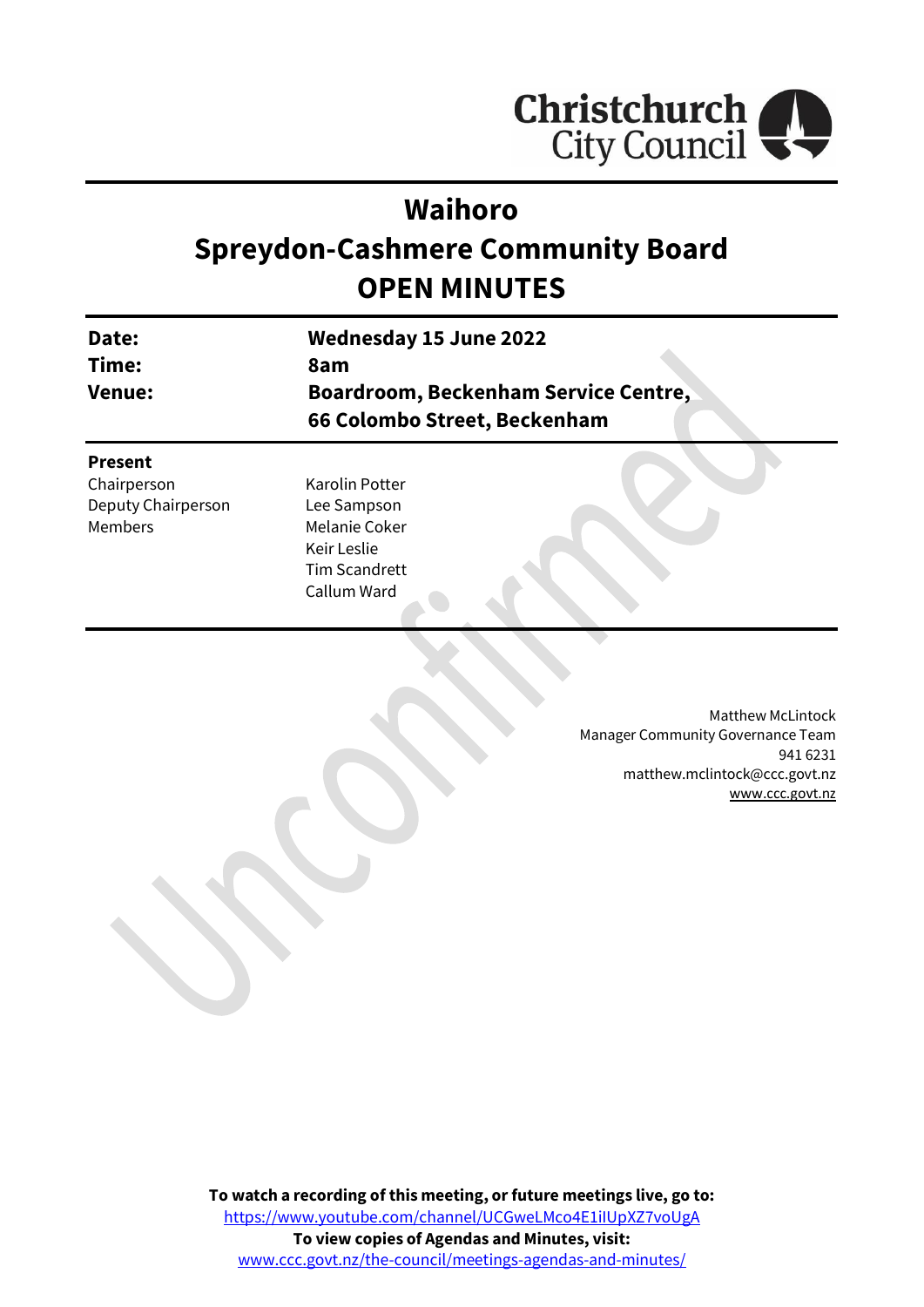

- **Part A Matters Requiring a Council Decision**
- **Part B Reports for Information**
- **Part C Decisions Under Delegation**

### **Karakia Tīmatanga**: Lee Sampson

### **Waiata**: The Board sang a waiata to open the meeting.

The agenda was dealt with in the following order.

# **1. Apologies Ngā Whakapāha**

### **Part C**

# **Community Board Decision**

There were no apologies.

# **2. Declarations of Interest Ngā Whakapuaki Aronga**

### **Part B**

There were no declarations of interest recorded.

# **3. Confirmation of Previous Minutes Te Whakaāe o te hui o mua**

### **Part C**

# **Community Board Resolved SCCB/2022/00029**

That the minutes of the Waihoro Spreydon-Cashmere Community Board meeting held on Tuesday, 31 May 2022 be confirmed.

Lee Sampson/Melanie Coker **Carried**

# **4. Public Forum Te Huinga Whānui**

### **Part B**

### **4.1 Public Forum - Beckenham Neighbourhood Association**

Dave Kelly and Erin Callanan from the Beckenham Neighbourhood Association presented to the Board on four topics;

- Christchurch South Market.
- Tennyson Street pedestrian crossing
- Birdwood / Malcolm corner
- Appreciation of Council staff support

After questions from members, the Chairperson thanked Mr Kelly and Ms Callanan for their presentation.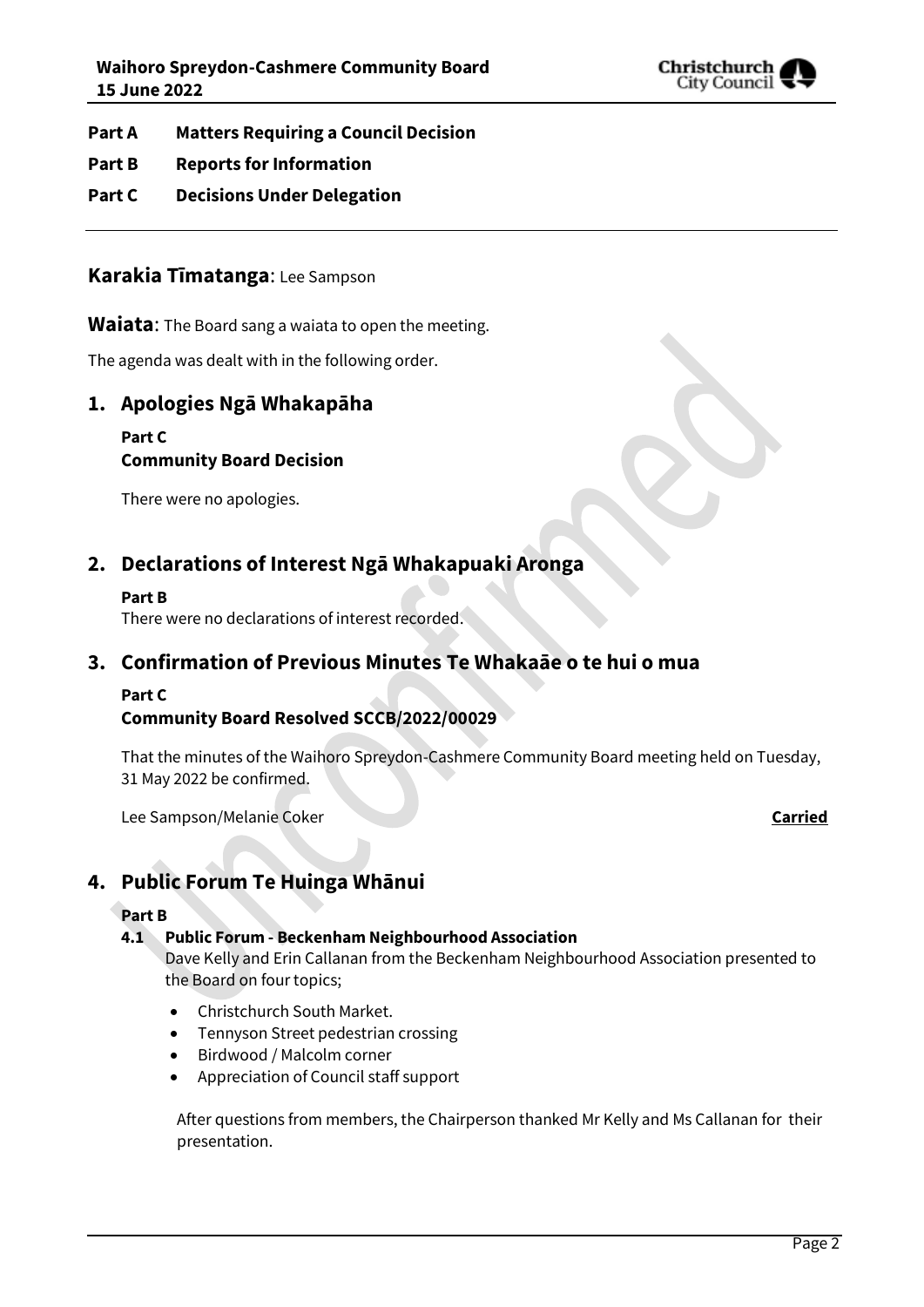

# **5. Deputations by Appointment Ngā Huinga Whakaritenga**

### **Part B**

There were no deputations by appointment.

# **6. Presentation of Petitions Ngā Pākikitanga**

### **Part B**

There was no presentation of petitions.

### **7. Correspondence**

### **Board Comment**

Two items of correspondence from Nicola Williams and Geoff and Leanne McPhail regarding item 9 Barrington Street / Cashmere Road / Purau Terrace Pedestrian Island Improvements were tabled.

### **Officer Recommendations Ngā Tūtohu**

That the Spreydon-Cashmere Community Board:

1. Receive the correspondence from Dr Helene Mautner from Age-Friendly Spreydon Cashmere Committee in relation to the impact of the closure of South Christchurch Library and Service Centre

### **Community Board Resolved SCCB/2022/00030**

### **Part B**

That the Spreydon-Cashmere Community Board:

- 1. Receives the correspondence from Dr Helene Mautner from Age-Friendly Spreydon Cashmere Committee in relation to the impact of the closure of South Christchurch Library and Service Centre.
- **2.** Receives the correspondence from Nicola Williams in relation to the Barrington Street / Cashmere Road / Purau Terrace pedestrian island improvements.
- **3.** Receive the correspondence from Geoff and Leanne McPhail in relation to the Barrington Street / Cashmere Road / Purau Terrace pedestrian island improvements.

Lee Sampson/Keir Leslie **Carried**

### **Attachments**

- A Waihoro Spreydon Cashmere Community Board Tabled Correspondence 15 June 2022 Nicola Williams  $\Rightarrow$
- B Waihoro Spreydon-Cashmere Community Board Tabled Correspondence 15 June 2022 Geoff and Leanne McPhail ⇒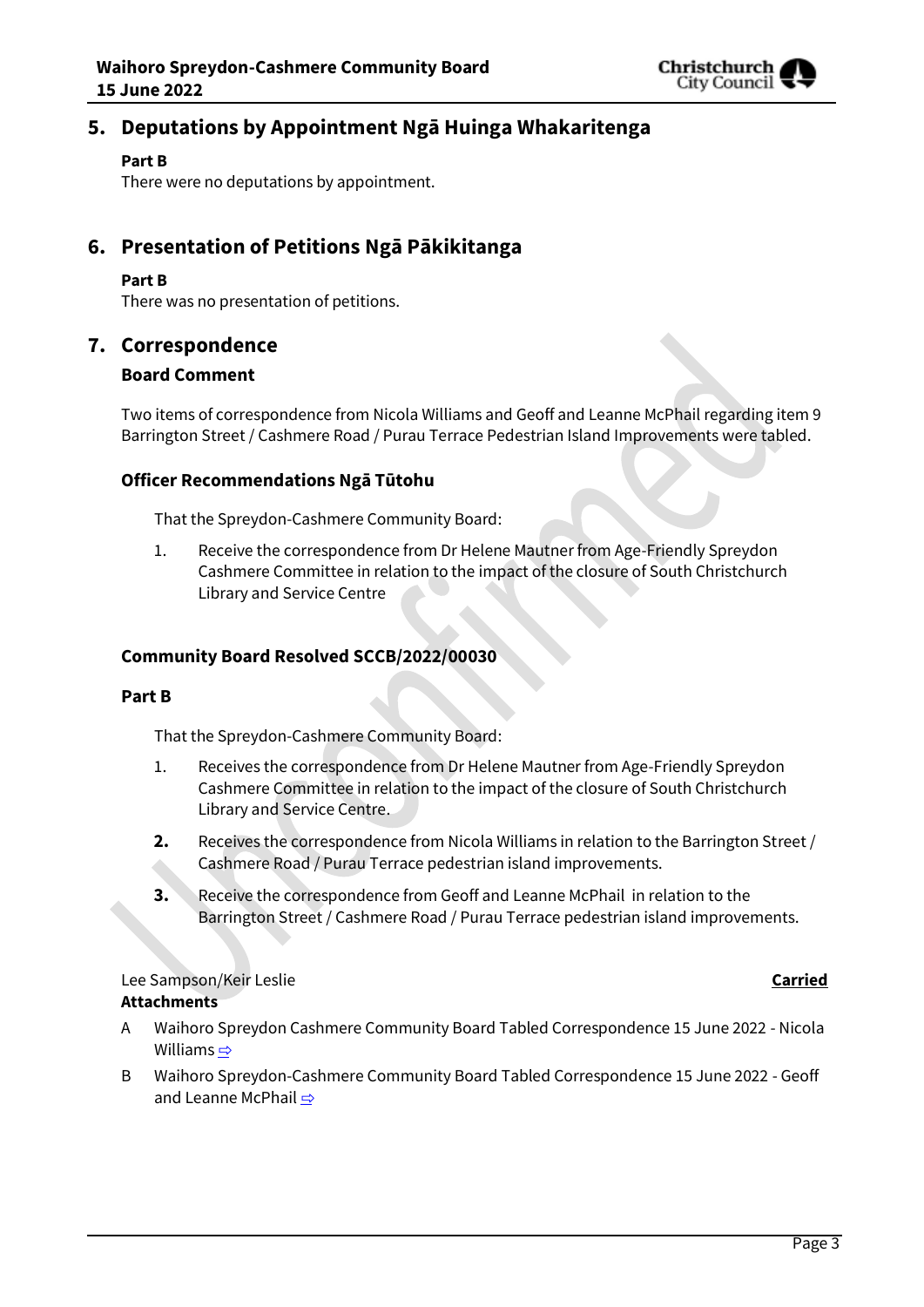

# **8. Slow Speed Neighbourhood - Opawa (Hunter Terrace)**

### **Board Comment**

1. The Board acknowledged the work and ingenuity of staff in the inclusion of Hunter Terrace as part of the Slow Speed Neighbourhood – Opawa project.

### **Community Board Decided SCCB/2022/00031(Original officer recommendation accepted without change).**

### **Part A**

That the Waihoro Spreydon-Cashmere Community Board recommends that the Council:

- 1. Approves, pursuant to Part 4 Clause 27 of the Christchurch City Council Traffic and Parking Bylaw 2017 and Land Transport Rule: Setting of Speed Limits 2022, that the speed limits on the following roads be revoked and set generally as identified in Attachment A to the report on the meeting agenda and listed below in clauses 1a-1d (including resultant changes made to the Christchurch City Council Register of Speed Limits and associated Speed Limit Maps).
	- a. Revokes the existing permanent speed limit of 50 kilometres per hour on Hunter Terrace (entire length).
	- b. Approves that the permanent speed limit on Hunter Terrace (entire length) be set at 30 kilometres per hour.
	- c. Revokes the existing permanent speed limit of 50 kilometres per hour on Malcolm Avenue commencing at its intersection with Colombo Street and extending in an easterly direction to its intersection with Waimea Terrace.
	- d. Approves that the permanent speed limit on Malcolm Avenue commencing at its intersection with Colombo Street and extending in an easterly direction to its intersection with Waimea Terrace be set at 40 kilometres per hour.
- 2. Approves that these resolutions take effect when the signage that evidence the restrictions described in resolution 1. are in place (or removed in the case of revocations).
- 3. Authorises staff to make any typographical changes or to correct minor errors or omissions in the above descriptions of the roads to which the speed limits apply (being changes that do not affect the materiality of the resolutions).

Tim Scandrett/Keir Leslie **Carried**

# **9. Barrington Street / Cashmere Road / Purau Terrace Pedestrian Island Improvements**

### **Board Comment**

Board members commented that they understood the constraints with this project given the proposed Cashmere Road Public Transport project and requested staff provide a briefing update on the project.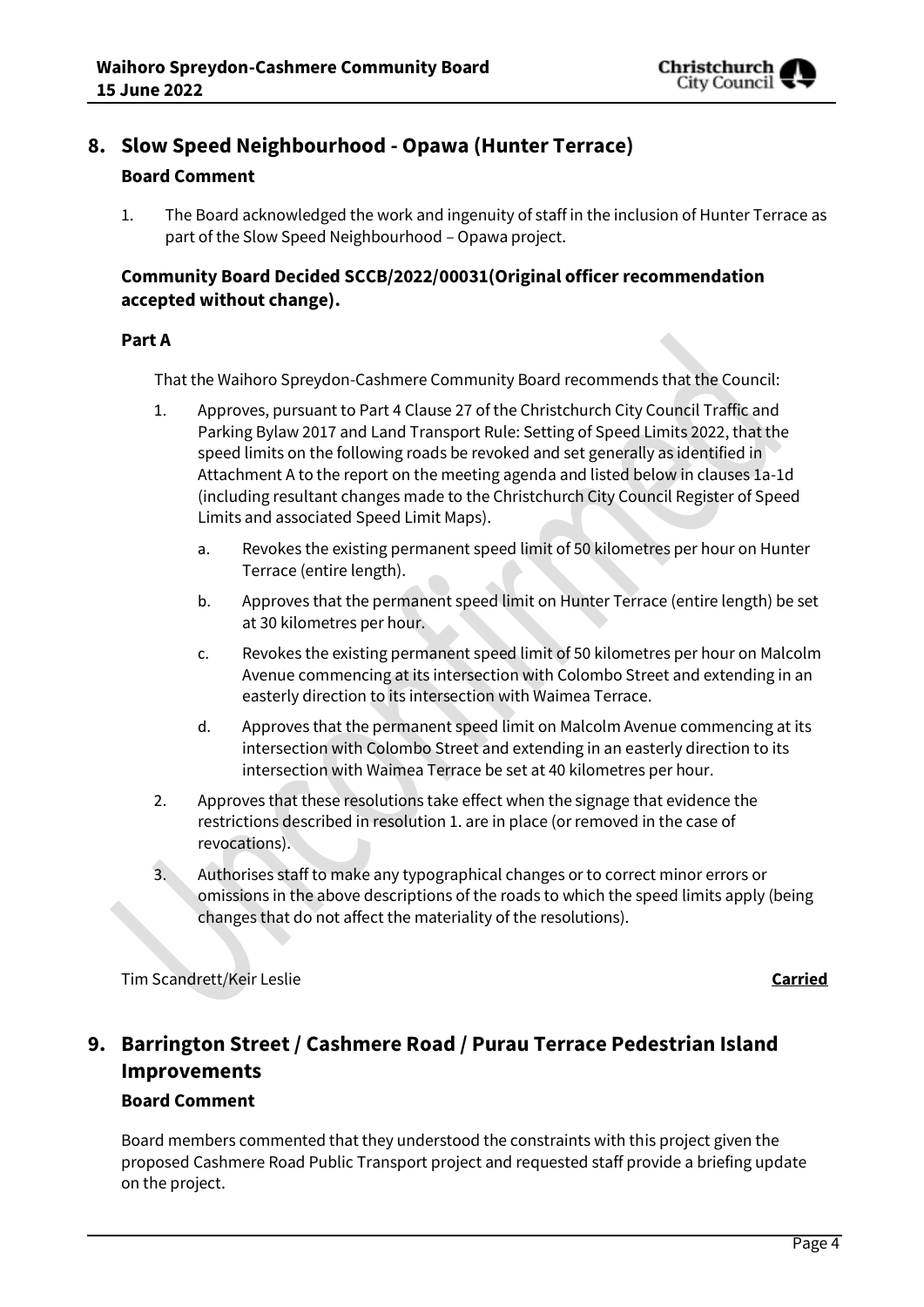

### **Officer Recommendations Ngā Tūtohu**

That the Waihoro Spreydon-Cashmere Community Board:

1. Approves the design for the approaches to the Barrington Street / Cashmere Road / Purau Terrace roundabout as shown on Attachment A (Cashmere Barrington Intersection Improvements, TG136566, 16/05/2022), including a new refuge island on Barrington Street and amendments to the existing crossing points on Cashmere Road.

### **Community Board Resolved SCCB/2022/00032**

### **Part C**

That the Waihoro Spreydon-Cashmere Community Board:

- 1. Approves the design for the approaches to the Barrington Street / Cashmere Road / Purau Terrace roundabout as shown on Attachment A (Cashmere Barrington Intersection Improvements, TG136566, 16/05/2022), including a new refuge island on Barrington Street and amendments to the existing crossing points on Cashmere Road.
- 2. Requests that staff provide advice to update the Board on the Cashmere Road Public Transport Project.

Notes that the bus laning design is imminent as part of the Cashmere Road Public Transport Project which constrains this intersection project, but strongly believes that pedestrian priority should be integral to the design.

Lee Sampson/Keir Leslie **Carried**

# **10. Waihoro Spreydon-Cashmere Community Board Discretionary Response Fund 2021/22 - Barrington Tennis Club Toilet Upgrades**

**Community Board Resolved SCCB/2022/00033 (Original officer recommendation accepted without change).**

### **Part C**

That the Waihoro Spreydon-Cashmere Community Board:

1. Approves a grant of \$2,000 from its 2021/22 Discretionary Response Fund to Barrington Tennis Club towards toilet block upgrades.

Melanie Coker/Callum Ward **Carried**

**11. Waihoro Spreydon-Cashmere Community Board Discretionary Response Fund 2021/22 - Cashmere Technical Football Club Flood Light Towers Community Board Resolved SCCB/2022/00034 (Original officer recommendation accepted without change).**

**Part C**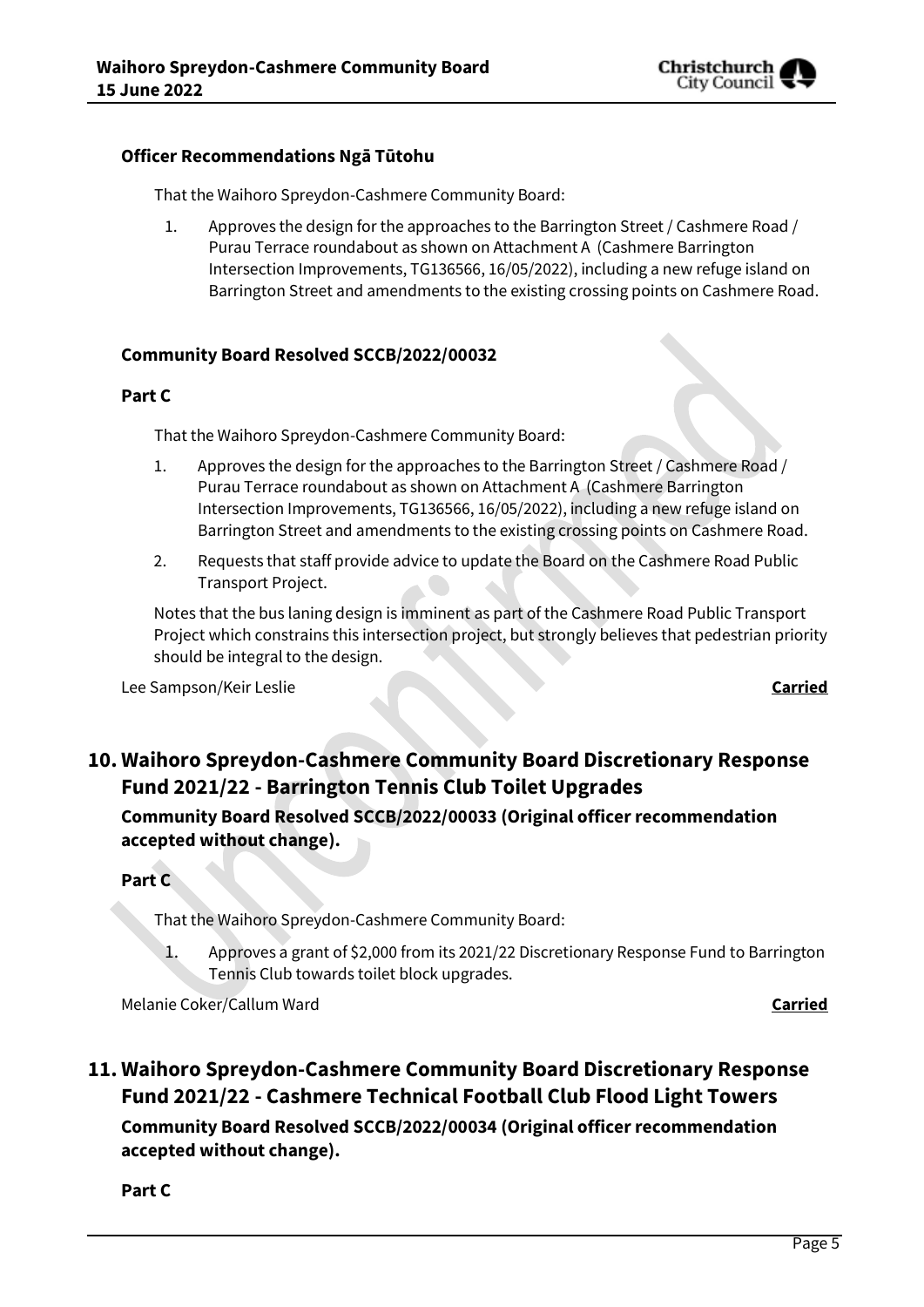That the Waihoro Spreydon-Cashmere Community Board:

 $1.$ Approves a grant of \$10,000 from its 2021/22 Discretionary Response Fund to Cashmere Technical Football Club Inc towards Purchasing Flood Light Towers.

Tim Scandrett/Keir Leslie

Melanie Coker requested that her abstention vote be recorded.

# **12. Waihoro Spreydon-Cashmere Community Board Area Report - June 2022 Community Board Resolved SCCB/2022/00035 (Original officer recommendation accepted without change).**

**Part B**

.

That the Waihoro Spreydon-Cashmere Community Board:

1. Receive the Waihoro Spreydon-Cashmere Community Board Area Report for June 2022.

Melanie Coker/Callum Ward **Carried**

**Carried**

# **13. Elected Members' Information Exchange Te Whakawhiti Whakaaro o Te Kāhui Amorangi**

### **Part B**

Board members exchanged information on the following:

- A member noted that the Court of Appeal decision on the Canterbury Adventure Parks appeal on the liability ruling has yet to be released.
- Members attended the Annual General Meeting of the Summit Road Society It was noted the quality of work undertaken by the group and the recognition of Bill Woods in the 2022 Queens Birthday Honours list.
- A member attended the Cashmere Stream planting event.
- A member noted and applauded the large scale Eastman Wetland planting programme between Sutherlands Road and Sparks Road.
- A member noted that Marie Gray from the Summit Road Society is speaking at the Ōpāwaho Heathcote River Network Annual General Meeting next week.
- A member relayed a concern from a resident of Stable Court Lane about rubbish dumping near to Spreydon Tennis Club carpark.
- A member noted ongoing concerns from a resident regarding Muscovy ducks in Waimokihi Place.
- A member attended a birthday celebration for Dennis O'Connor, long standing member of the Spreydon Neighbourhood Network and was able to read aloud to the gathering the citation from the Community Service award made last year.